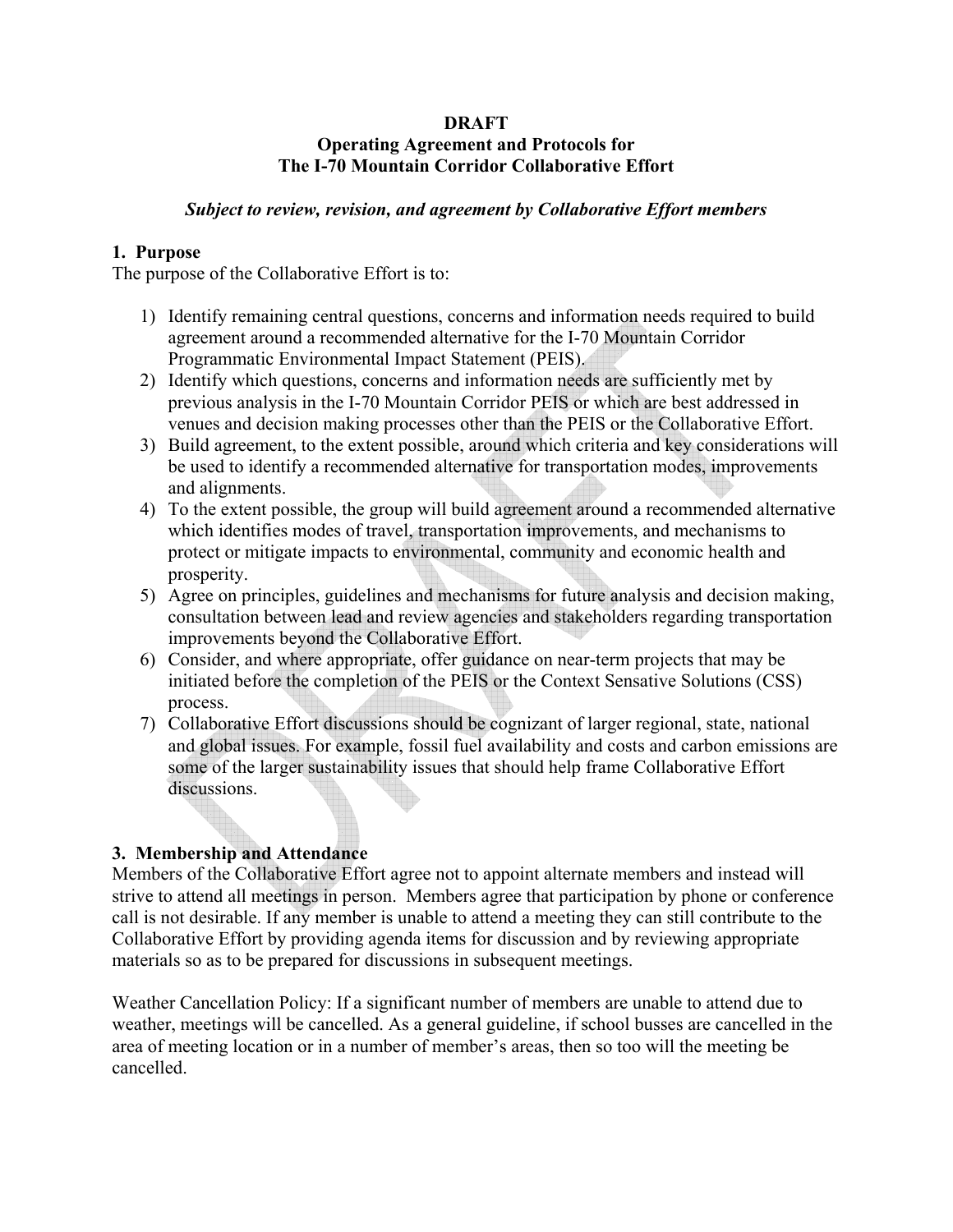### **4. Decision Making and Deliberation**

The group's highest goal is consensus. A consensus agreement is one that all group members can support, built by identifying and exploring all parties' interests and by developing and outcome that satisfies these interests to the greatest extent possible. To enhance creativity during meetings, individuals are not expected to restrict themselves to the prior positions held by their organizations, agencies or constituencies. The goal of the meetings is to have frank and open discussion of the topics and alternatives in question. Therefore, ideas raised in the process of the dialogue, prior to agreement by the whole group, are for discussion purposes only and should not be construed to reflect the position of a member or to prematurely commit the group.

Formal voting will not be used by the group for decision making. Informal polling may be used during the process to assess the congruence of members on an issue or set of issues. If consensus is not possible, then the level of support and dissention will be noted and all deliberations and products of the Collaborative Effort will be considered by the lead agencies in their decision making.

The participants agree to use the Collaborative Effort venue to resolve questions associated with the PEIS. At the same time, the participants recognize that there are other venues for addressing their concerns, including the CSS process and formal comment periods associated with state and Federal environmental review processes. Participation in this Collaborative Effort process does not preempt participation in any other venue; however, participants in the mediation will be mindful of the impact of their comments in other venues, will refrain from undermining the work of the Collaborative Effort and will not speak for other parties or the collaborative group without explicit instructions from the group's members.

As necessary, the facilitator may call for a break or caucus sessions.

## **5. Recommended Alternative**

The ultimate goal of the Collaborative Effort is to build agreement, to the extent possible, around a "recommended alternative" that identifies modes of travel, transportation improvements and mechanisms to protect or mitigate impacts to environmental, community and economic health and prosperity.

The lead agencies of the I-70 Mountain Corridor PEIS are responsible for identifying and selecting a "preferred alternative". Ideally, the recommended alternative and the preferred alternative will be identical. Lead agencies cannot delegate their responsibilities regarding decision making and selecting a preferred alternative. However, as equal and participating members of the Collaborative Effort, lead agencies are committed to crafting with all stakeholders a recommended alternative that can be supportive and consistent with a recommended alternative.

## **6. Document Review**

The facilitators are committed to preparing agendas, meetings summaries and supporting materials for the Collaborative Effort which serve the breadth of interests of members and which are not inappropriately influenced by any particular stakeholder group or membership.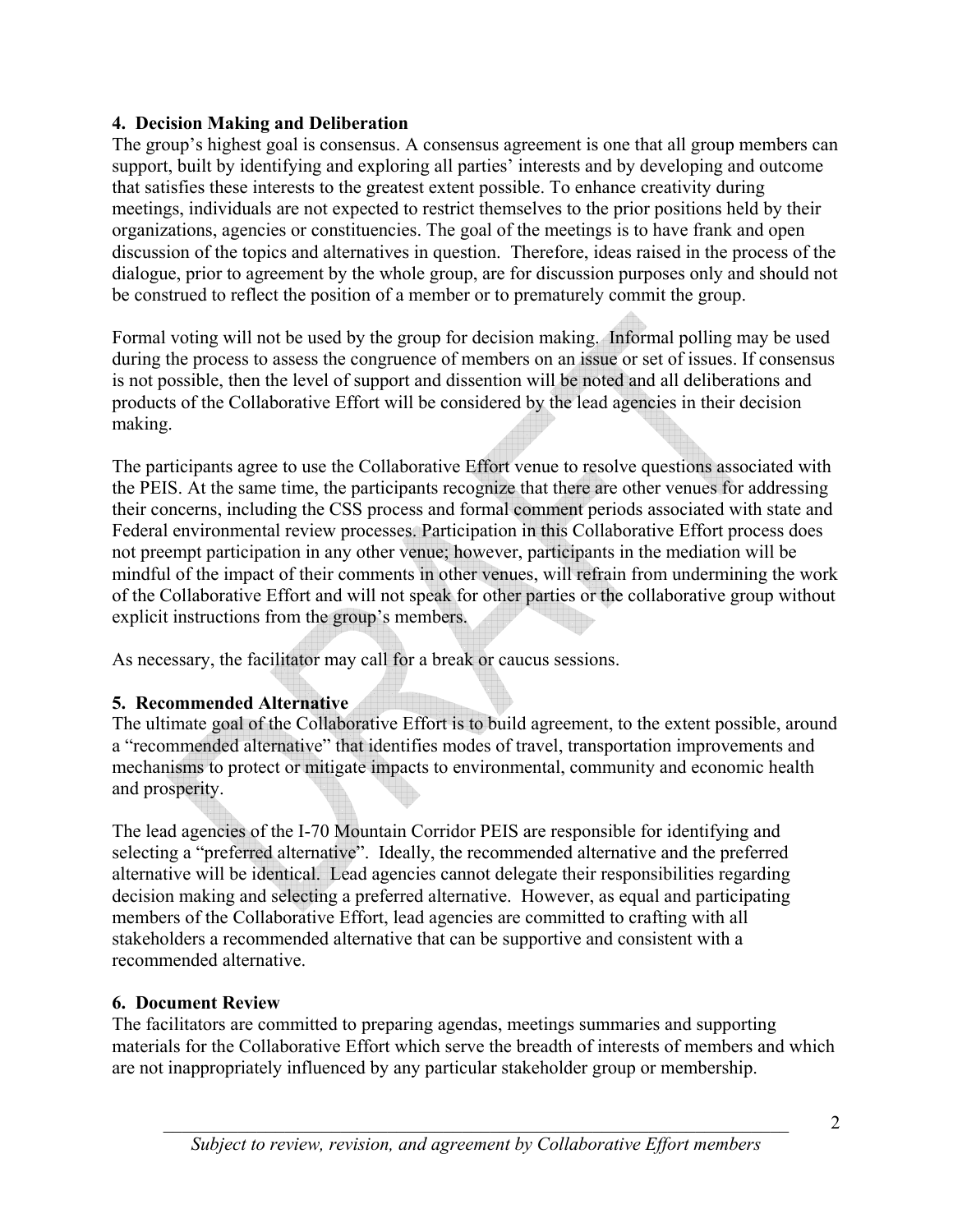All changes, suggestions or edits to supporting documents will be submitted through the facilitators. Facilitators are responsible for posting relevant materials to the PEIS website.

Two types of meeting summaries will be prepared:

- "Summary Notes" will be a short summary of key points prepared during the meeting and reviewed by the group before adjourning.
- "Meeting Minutes" are also prepared by the facilitators, and are a more detailed account of meeting proceedings. Meeting Minutes will be circulated, reviewed and approved by e-mail in between meetings.

Approval of the Summary Notes or Meeting Minutes by group members is a testament that the summaries accurately reflect the discussions in the meeting. Approval of the summaries does not signify an official or binding agreement for any group member.

## **7. Email Communication**

Email will be used for meeting scheduling and logistics, document review and agenda building. Email will not be used for discussion, deliberation or agreement building.

## **8. Independent Technical Support**

The Collaborative Effort may seek to appoint a technical expert or resource to support decision making and deliberation. For example, a technical expert may provide insight on the application and interpretation of National Environmental Policy Act and environmental impact statements. If technical expertise is needed that cannot be adequately provided by existing resources available to the Collaborative Effort, Collaborative Effort group, or an agreed upon subset of the group, will assist directly in the selection of technical experts.

# **9. Public Attendance and Comment**

Collaborative Effort meetings are dedicated working sessions for group members. As such, agendas for the Collaborative Effort will be designed to maximize the time for group discussion and deliberation. To promote transparency, thorough discussion and the inclusion of the breadth of interests and stakeholders, all meetings of the Collaborative Effort will be open for observation by interested members of the public and a brief public comment period will be provided in each meeting.

# **10. Communication with other organizations, individuals and the media**

Collaborative Effort members wish to maintain an environment that promotes open, frank and constructive discussion. Members recognize that such an environment must be built on mutual respect and trust, and each commits to avoid actions that would damage that trust. In communicating about the group's work, including communicating with the press, each member agrees to speak only for herself or himself; to avoid characterizing the personal position or comments of other participants; and to always be thoughtful of the impact that specific public statements may have on the group and its ability to complete its work. No one will speak for any group other than their own, without the explicit consent of that group. Should anyone wish the Collaborative Effort to release information to the press, the group will do so through a mutually agreeable statement, drafted by consensus of all of that group's members.

# **11. Working Groups and Support for Stakeholder Groups**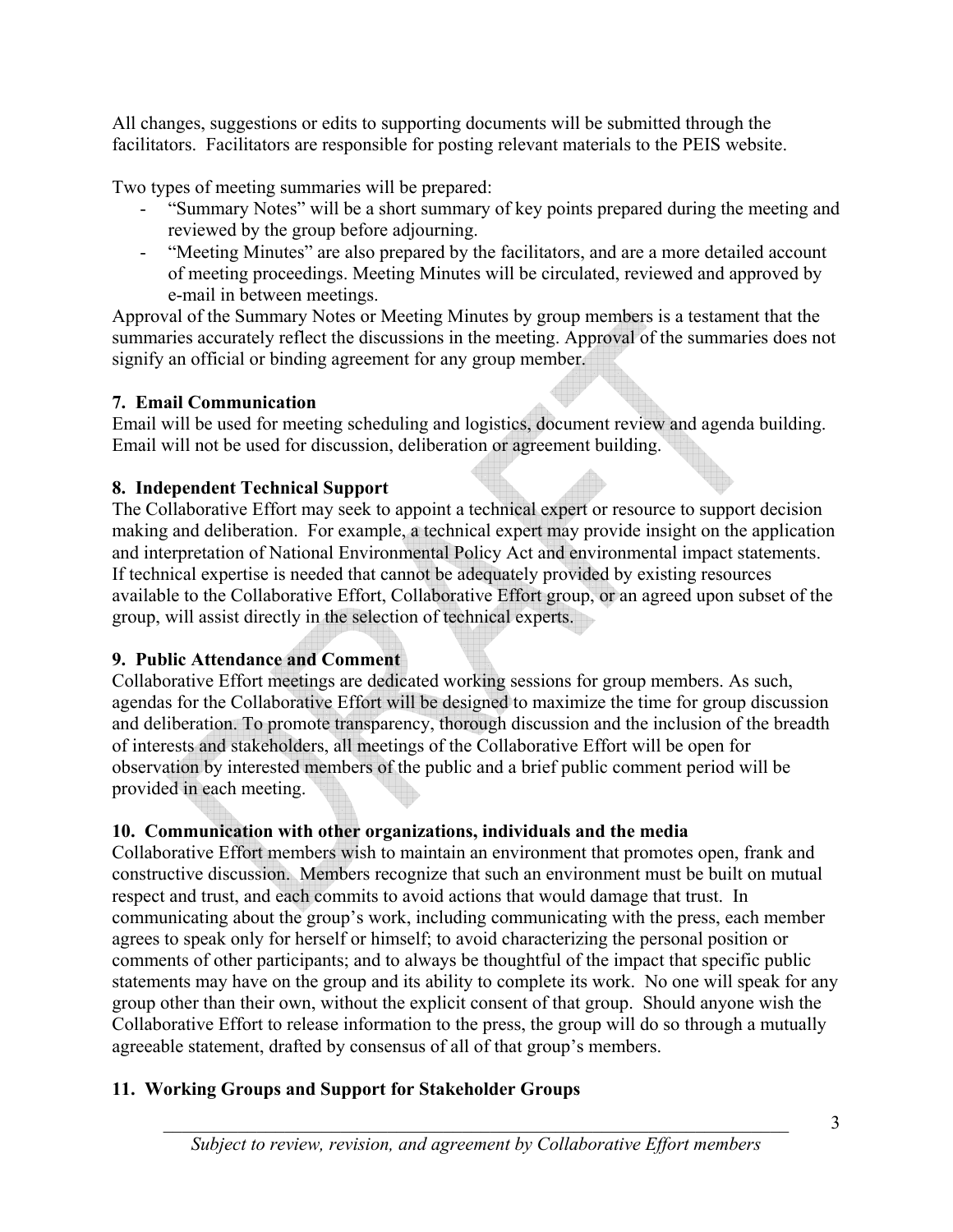As necessary, subcommittees may be formally created by the group to address special topics in greater detail. These Working Group may be formed in conjunction with the CSS process, particularly when broader participation may be helpful.

In addition, facilitation or agenda building support may be offered to stakeholder groups to promote coordinated, informed and representative discussions by all members.

\*\*\*More clarification on role of CSS and integration with CE.

# **12. Facilitation**

The role of the facilitators is to assist the group in identifying issues and interests, narrowing options, and developing agreement where possible. They will do this by:

- 1. Ensuring that a broad range of perspectives are brought to bear on the decision-making processes, including the perspectives of those most affected by the decisions or policies at issue.
- 2. Remaining impartial on the substance of issues being discussed while ensuring that participants decide which issues are discussed.
- 3. Considering the entire group as the "client;" recognizing that any participant, not just the funder, can recommend that the facilitator is not acting as a neutral party and should be excused from his or her duties.
- 4. Fully disclosing the sources of funding and relationships and protocols with those funding facilitation services.
- 5. Reserving the right to withdraw from a process if the facilitator has just reason to believe participants are not participating in good faith.
- 6. Ensuring that decision-makers within the organization and our projects understand that they cannot use the facilitator to influence the outcome of any of our projects.
- 7. Encouraging decision-makers in our projects to use consensus wherever possible and appropriate.
- 8. Encouraging the fullest disclosure and exchange of information that may be vital to finding solutions while respecting that participants may choose to place constraints on what is made public and what remains proprietary.
- 9. Posting relevant meeting materials to a common website. www.i70mtncorridor.com

# **13. Schedule and Milestones**

Members of the Collaborative Effort commit to efficient, effective discussions. All members agree up front to strive to meet the schedule they establish at the first meeting. Group discussion and deliberations may result in the intentional, formal adjustment of the schedule and milestones.